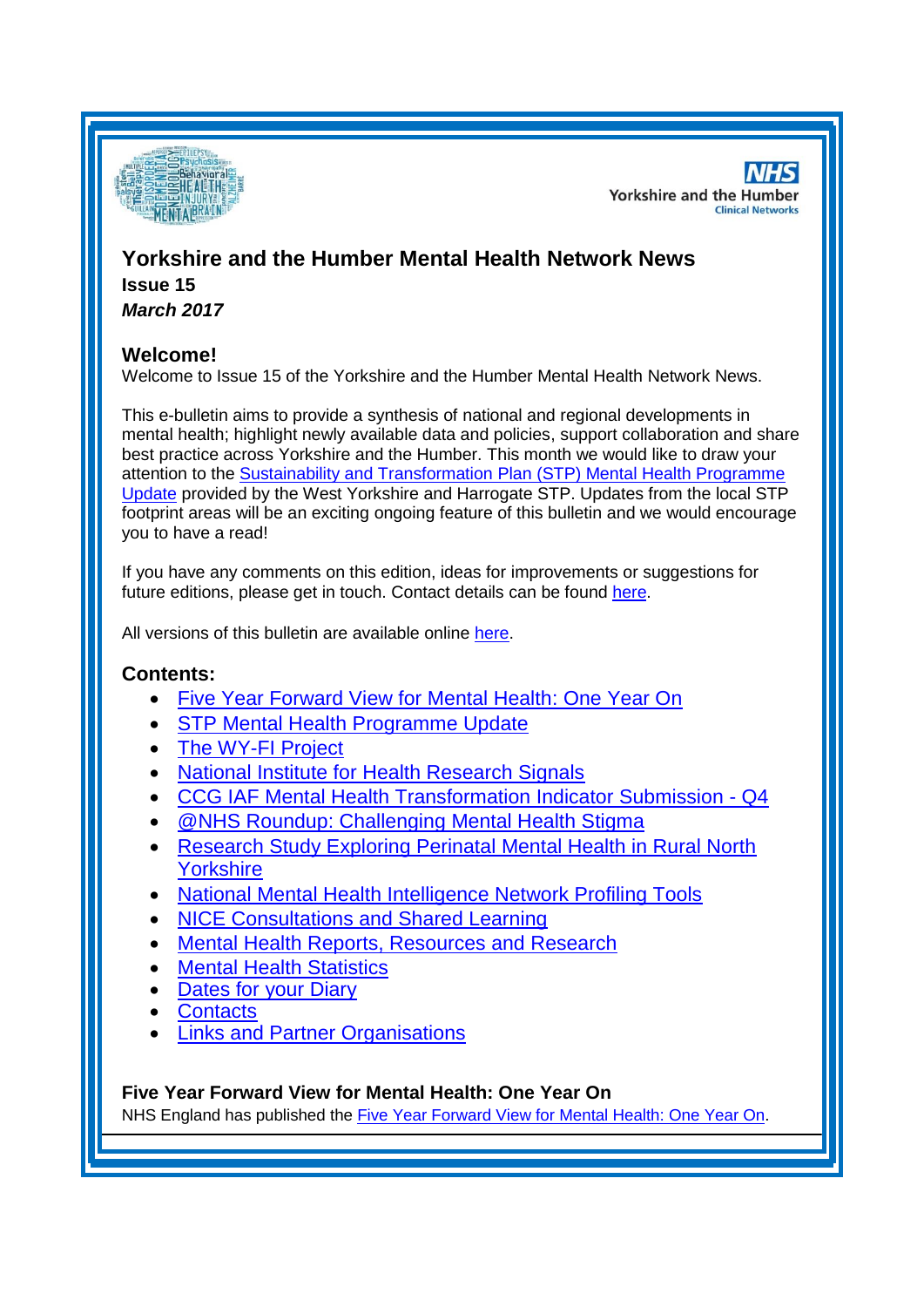This report reviews the expectations outlined in the Five Year forward View for Mental Health and highlights the progress made in the first year of the programme. The report also includes examples of good local practice in services and is a recommended read for all.

# <span id="page-1-0"></span>**Sustainability and Transformation Plan (STP) Mental Health Programme Update**

The Yorkshire and the Humber Mental Health Network is working in close conjunction with STP Mental Health Programme Leads to develop services across the region that deliver excellent outcomes for patients who have mental ill health. In this, and future, e-bulletins we will feature updates from the Yorkshire and the Humber STP Mental Health Programme Leads. This month we would like to draw your attention to the great work being undertaken in the West Yorkshire and Harrogate STP Mental Health Programme:

A number of priorities have been identified for working together at West Yorkshire & Harrogate (WY&H) Level based on

- the need for critical mass,
- reducing variation and sharing best practice,
- working together to achieve greater benefits.

Mental Health is one of these priority areas. The overarching aim of which is the development of shared outcomes and a local service framework for WY&H to improve mental health services and reduce variation. A joint programme of work for mental health has been developed; this includes the following work streams;

- UEC/Crisis ensuring there are effective 24/7 crisis services in place across the patch and where possible developing more consistency in the way these operate. Working with partners in the police, local authorities, third sector, Yorkshire Ambulance Service and acute trusts to develop new ways of working and services that ensure that people are seen in the most suitable environment and that people don't end up in A&E and police cells unnecessarily.
- Bed utilisation and management working together to share best practice and to keep people local to home reducing and eventually eradicating the need for out of area placements.
- CAMHS improving the pathway for CYP, providing as much care as possible in the community and ensuring people can access a bed close to home when needed.
- Low/Medium Forensic Services working with NHSE specialised commissioners' to develop a new care model for the full pathway and focussed on total episode of care; with providers working collaboratively on shared pathways and clinical standards.
- Autism exploring how we can work together to make improvements to the time people have to wait for the assessment and diagnosis of autism.

There have also been positive developments in the provider and commissioner infrastructure that support the delivery of the work at a WY&H level. The MH Trusts have formed a collaborative exploring how they can work together to improve specialist services in a sustainable way. Alongside this CCGs have formed a joint commissioning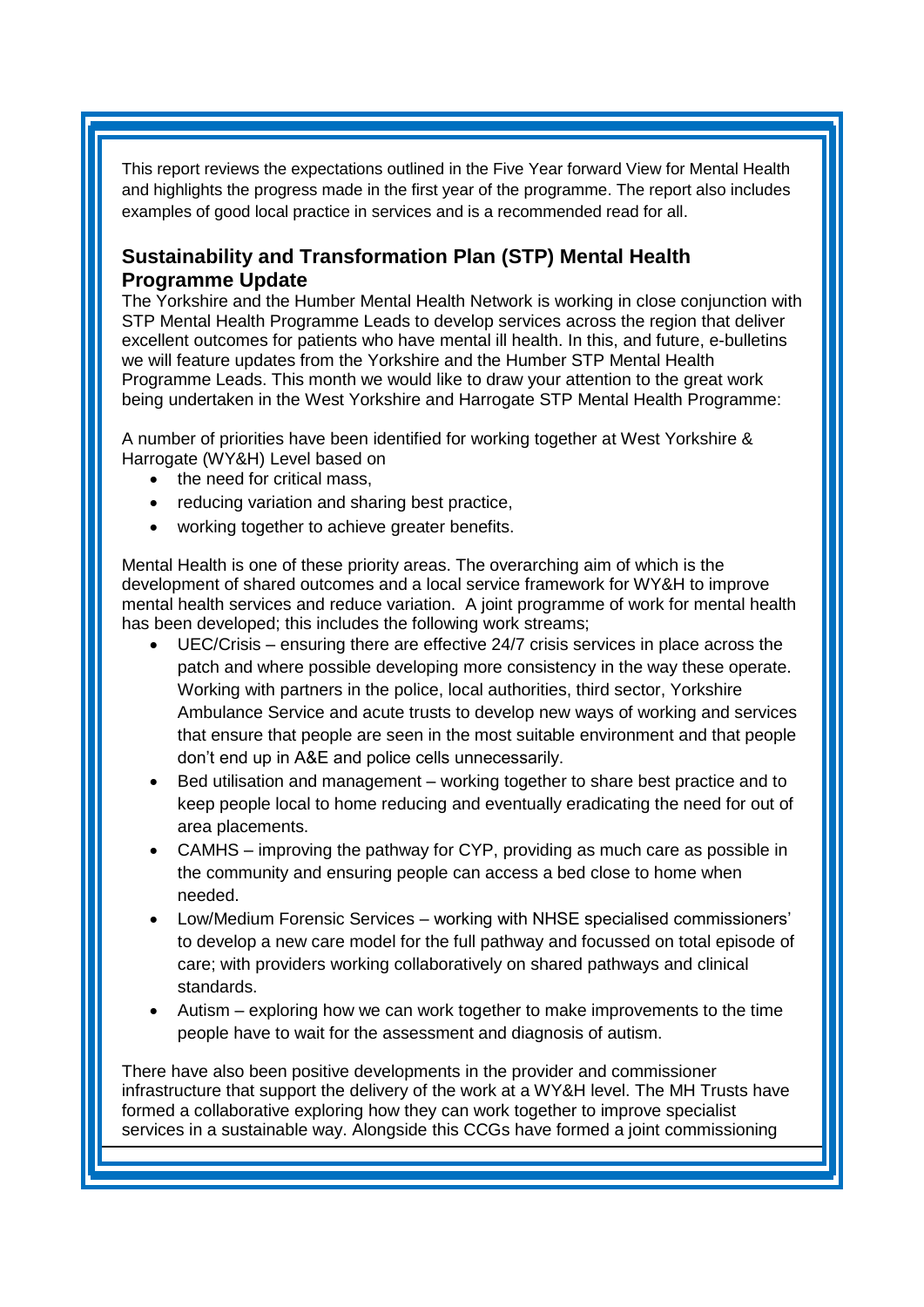committee which will make decisions about how STP wide services are commissioned; this is likely to include some mental health services.

For further information please contact [Emma Fraser,](mailto:emma.fraser@nhs.net) Programme Director – West Yorkshire Mental Health.

# <span id="page-2-0"></span>**The WY-FI Project**

The [WY-FI Project](https://wy-fi.org.uk/about/) aims to support people supports people who are not engaging effectively with services and are experiencing entrenched needs with homelessness; addiction to drugs and/or alcohol, reoffending and mental ill-health. The project is overseen by a Core Partner Management Board, which is made up of Experts by Experience, representatives from the voluntary sector, delivery partners and statutory organisations including: local authorities, police, prison, probation, public health and mental health. The Core Partner Management Board and the WY-FI Project have a commitment to learning together and to challenging organisational and agencies culture and practice.

To find out more about what the WY-FI project has been involved in throughout March click [here.](https://wyfiorguk.files.wordpress.com/2016/10/wy-fi-project-newsletter-march-2017.pdf)

#### <span id="page-2-1"></span>**National Institute for Health Research Signals**

The National Institute for Health Research regularly publishes Signals, which are summaries of recently published research and intended to provide decision makers in health and social care organisations with evidence they can use. This month two Signals reports have been published on areas of interest in mental health:

- **[Collaborative care can be moderately effective at treating depression](https://discover.dc.nihr.ac.uk/portal/article/4000589/collaborative-care-can-be-moderately-effective-at-treating-depression-regardless-of-physical-health-status)  [regardless of physical health status](https://discover.dc.nihr.ac.uk/portal/article/4000589/collaborative-care-can-be-moderately-effective-at-treating-depression-regardless-of-physical-health-status)**
- **[Parent-focused therapy has some long-term benefits for children with](https://discover.dc.nihr.ac.uk/portal/article/4000585/parent-focused-therapy-has-some-long-term-benefits-for-children-with-autism)  [autism](https://discover.dc.nihr.ac.uk/portal/article/4000585/parent-focused-therapy-has-some-long-term-benefits-for-children-with-autism)**

The National Institute for Health Research has also published information highlighting recent research on [Options in the Care of People with Depression,](https://discover.dc.nihr.ac.uk/portal/article/4000309/options-in-the-care-of-people-with-depression) which focusses on collaborative care and behavioural activation for depression.

## <span id="page-2-2"></span>**CCG IAF Mental Health Transformation Indicator Submission - Q4**

NHS England has confirmed that the submission date for Children's and Young People's Mental Health Commissioners and Adult Mental Health Commissioners for the Quarter 4 CCG IAF Mental Health Transformation Indicator is Thursday 20 April 2017; the submission will be via Unify – a date to note for commissioner diaries!

## <span id="page-2-3"></span>**@NHS Roundup: Challenging Mental Health Stigma**

The official NHS England Twitter account recently featured a focussed week on challenging mental health stigma. Esther Beadle provided a candid, honest week of updates via Twitter. Esther inspired lots of conversation, challenging common misconceptions about conditions like borderline personality disorder, and encouraged people to think differently about the way they view mental health. To review the Twitter feed [take a look](http://internalcommunications.cmail20.com/t/d-l-hdltjrt-xyuhujddy-k/) here.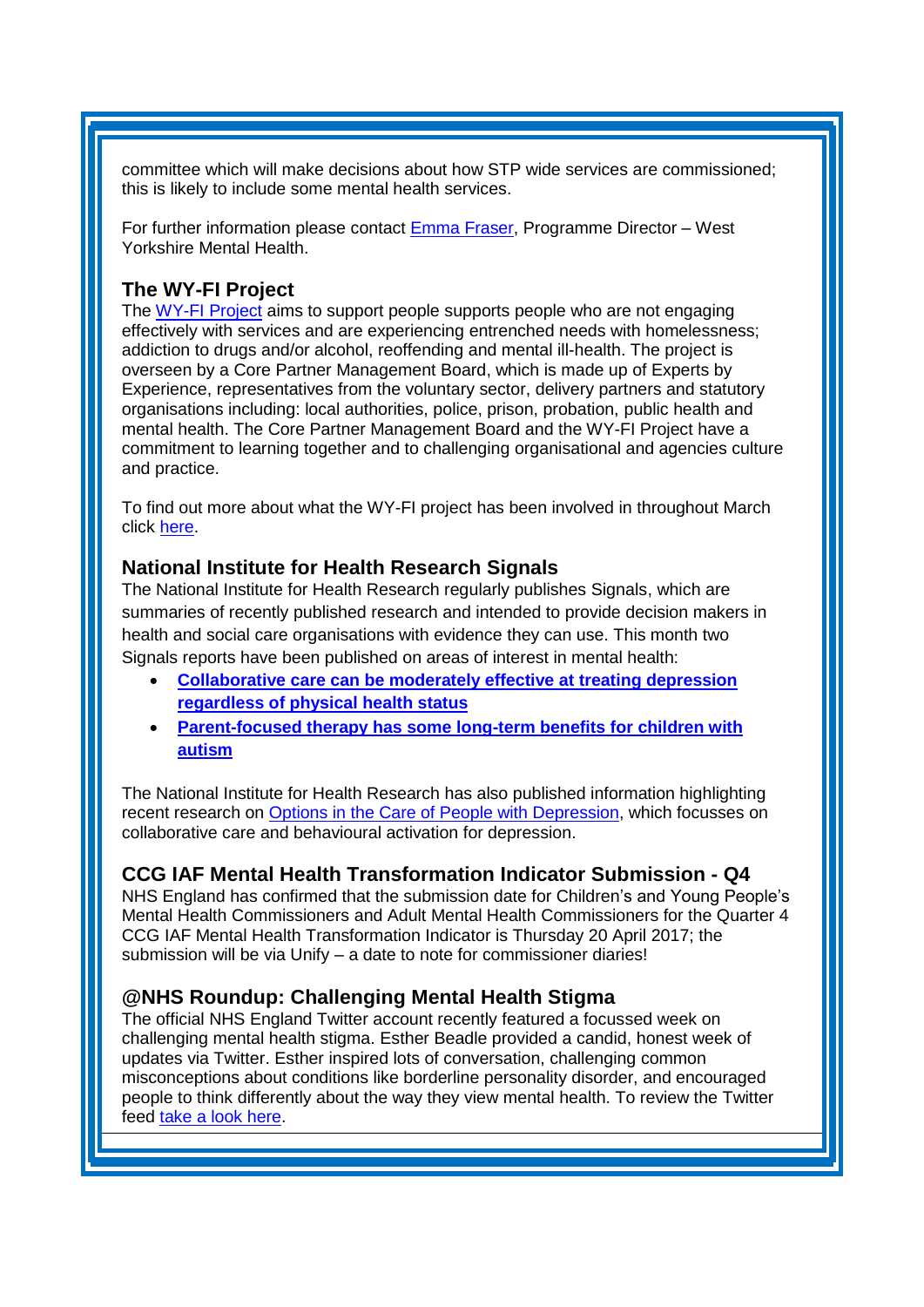# <span id="page-3-0"></span>**Research Study Exploring Perinatal Mental Health in Rural North Yorkshire**

Newcastle and Durham Universities are currently running a research project for the Children's Commissioning Unit at North Yorkshire County Council. The research is using North Yorkshire as a case study to explore women and service providers' experiences of perinatal mental health in rural areas. The findings will be used to further understanding and to make recommendations for future service delivery.

If you are interested in sharing your views and experiences of working and delivering services to women in pregnancy and up to a year after birth, in relation to mental health and wellbeing in rural areas you are invited to a focus group on:

Tuesday 28th March 2017, 12.30pm to 2pm (lunch provided) at St Monica's Hospital in Easingwold.

If you would like to attend email Kat Jackson at: [northyorksmmh@newcastle.ac.uk](mailto:northyorksmmh@newcastle.ac.uk)

## <span id="page-3-1"></span>**National Mental Health Intelligence Network Profiling Tools**

The following metrics have been updated throughout March – click on the links to view the relevant updates:

- **[Children's and Young People's Mental Health and Wellbeing Profile](http://fingertips.phe.org.uk/profile-group/mental-health/profile/cypmh)**
- **[Common Mental Health Disorders](https://fingertips.phe.org.uk/profile-group/mental-health/profile/common-mental-disorders)**
- **[Crisis Care](https://fingertips.phe.org.uk/profile-group/mental-health/profile/crisis-care)**
- **[Mental Health JSNA](https://fingertips.phe.org.uk/profile-group/mental-health/profile/MH-JSNA)**
- **[Severe Mental Illness](https://fingertips.phe.org.uk/profile-group/mental-health/profile/severe-mental-illness)**

## <span id="page-3-2"></span>**NICE Consultations and Shared Learning**

NICE is consulting on a new quality statement: **Transition between inpatient mental health** [settings and community and care homes.](https://www.nice.org.uk/guidance/indevelopment/gid-qs10024/consultation/html-content-2) The consultation closes for comment on 7 April 2017.

NICE has also updated the following quality standard:

 QS147: [Healthy workplaces: improving employee mental and physical health and](https://www.nice.org.uk/guidance/qs147)  [wellbeing](https://www.nice.org.uk/guidance/qs147)

Additionally, NICE has recently released guideline **NG66:** [Mental health of adults in](https://www.nice.org.uk/guidance/ng66)  [contact with the criminal justice system.](https://www.nice.org.uk/guidance/ng66) For further information on the guideline access: [NICE News.](https://www.nice.org.uk/news/article/people-in-contact-with-the-criminal-justice-system-should-undergo-mental-health-checks-every-year-says-nice)

#### <span id="page-3-3"></span>**Mental Health Reports, Resources and Research Reports**

The World Health Organisation has published [Depression and other Common Mental](http://www.who.int/mental_health/management/depression/prevalence_global_health_estimates/en/)  [Disorders: Global Health Estimates.](http://www.who.int/mental_health/management/depression/prevalence_global_health_estimates/en/) This report provides the latest estimates of the prevalence of depression and other common mental disorders at global and regional level, together with data concerning the consequences of these disorders in terms of lost health. It also coincides with the World Health Organisations focus on depression for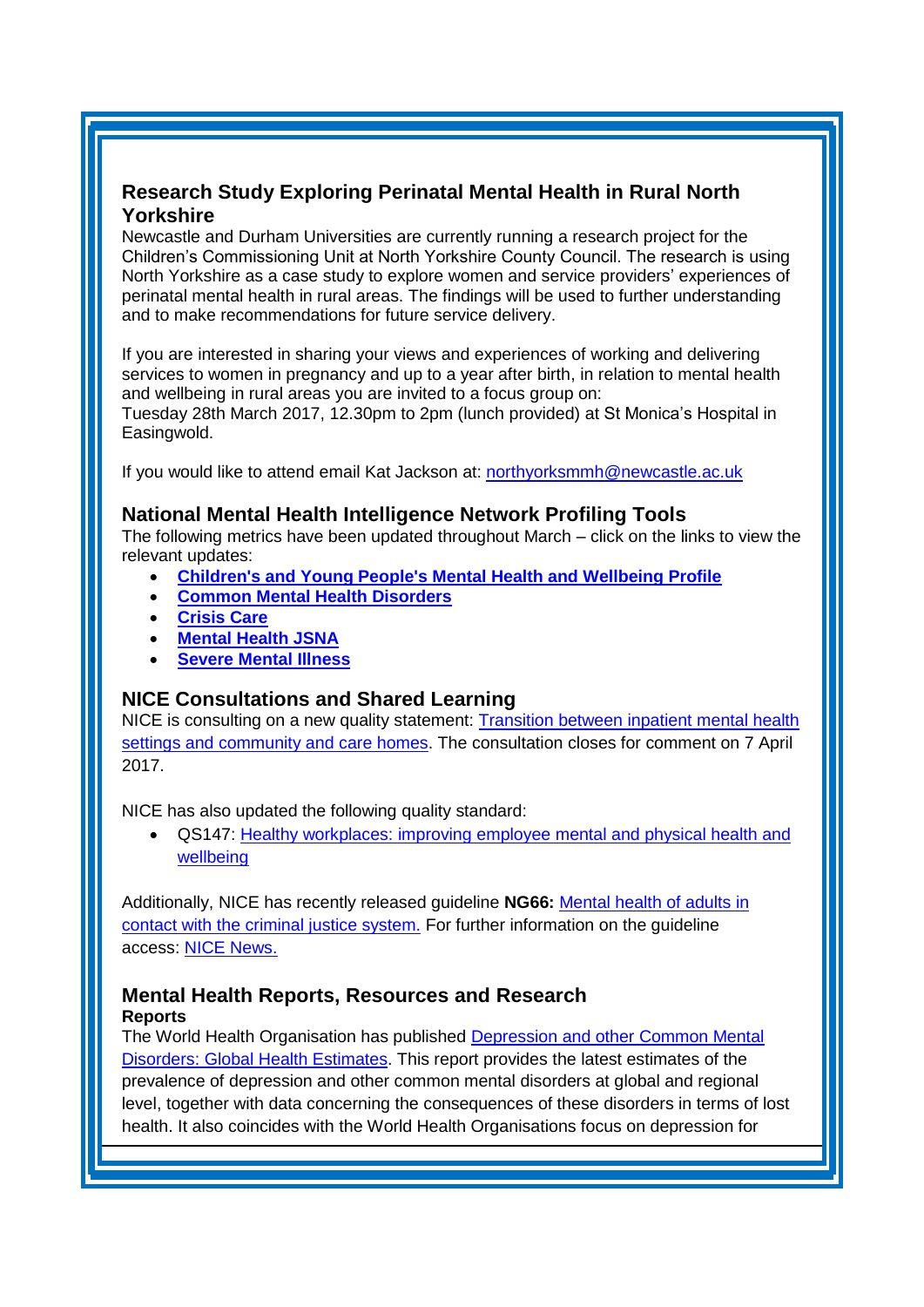World Health Day on 7 April 2017.

The National Audit Office has published [Local Support for People with a Learning](https://www.nao.org.uk/report/local-support-for-people-with-a-learning-disability/)  [Disability.](https://www.nao.org.uk/report/local-support-for-people-with-a-learning-disability/) This report looks at how the NHS and local authorities are attempting to improve the lives of adults who use local authority learning disability support services. It also assesses the implementation of the Transforming Care programme.

The Commons Select Committee has published [Suicide Prevention.](http://www.parliament.uk/business/committees/committees-a-z/commons-select/health-committee/news-parliament-20151/suicide-prevention-report-published-16-171/) This report reflects on the government's suicide prevention strategy and indicates the government must take action to ensure effective implementation of the strategy.

The Education Policy Institute has published [The Performance of the NHS in England in](https://epi.org.uk/report/nhs-performance-childrens-mental-health/)  [Transforming Children's Mental Health Services.](https://epi.org.uk/report/nhs-performance-childrens-mental-health/) The report analyses data from NHS England's Mental Health Five Year Forward View Dashboard and examines progress made by the Government in improving children and young people's mental health services (CAMHS).

The Centre for Mental Health has published [Meeting Us Where We're At: Learning from](https://www.centreformentalhealth.org.uk/meeting-us-where-were-at)  [INTEGRATE's work with Excluded Young People.](https://www.centreformentalhealth.org.uk/meeting-us-where-were-at) This briefing evaluates three projects in London using the MAC-UK INTEGRATE approach, characterised by engaging young people through co-designing and co-delivering projects, and by securing referrals through peers.

#### **Resources**

The Local Government Association has published **Suicide Prevention: A Guide for Local** [Authorities.](http://www.local.gov.uk/web/guest/publications/-/journal_content/56/10180/8258652/PUBLICATION) The report provides case studies from councils across the country of schemes designed to help reduce deaths from suicide.

#### <span id="page-4-0"></span>**Mental Health Statistics**

The following statistics have recently been released please click on the links to review further:

- **[Learning Disability Services Monthly Statistics -](https://www.gov.uk/government/statistics/learning-disability-services-monthly-statistics-commissioner-census-assuring-transformation-jan-2017) Commissioner Census [\(Assuring Transformation\):](https://www.gov.uk/government/statistics/learning-disability-services-monthly-statistics-commissioner-census-assuring-transformation-jan-2017) January 2017, Experimental Statistics**
- **[Out of Area Placements in Mental Health Services:](https://www.gov.uk/government/statistics/out-of-area-placements-in-mental-health-services-jan-2017) January 2017**
- **[Children and Young People's Health Services Monthly Statistics:](http://www.content.digital.nhs.uk/catalogue/PUB23589) November 2016**
- **[Suicides by occupation, England:](https://www.gov.uk/government/statistics/suicides-by-occupation-england-2011-to-2015) 2011 to 2015**
- **[Improving Access to Psychological Therapies Report:](http://www.content.digital.nhs.uk/catalogue/PUB23628) December 2016 Final, January 2017 (Quarter 2 2016-17)**
- **[Mental Health Services Monthly Statistics:](http://www.content.digital.nhs.uk/catalogue/PUB23650) Final December 2016, Provisional January 2017**

# <span id="page-4-1"></span>**Dates for your Diary**

**Yorkshire and the Humber Mental Health Network Events:**

 Tuesday 25 April 2017, 09:30-17:00, **North Region Liaison Mental Health Event**, Horizon, Leeds. To find out more email [Zohara Ali.](mailto:zohara.ali@nhs.net?subject=North%20Region%20LMH%20Event)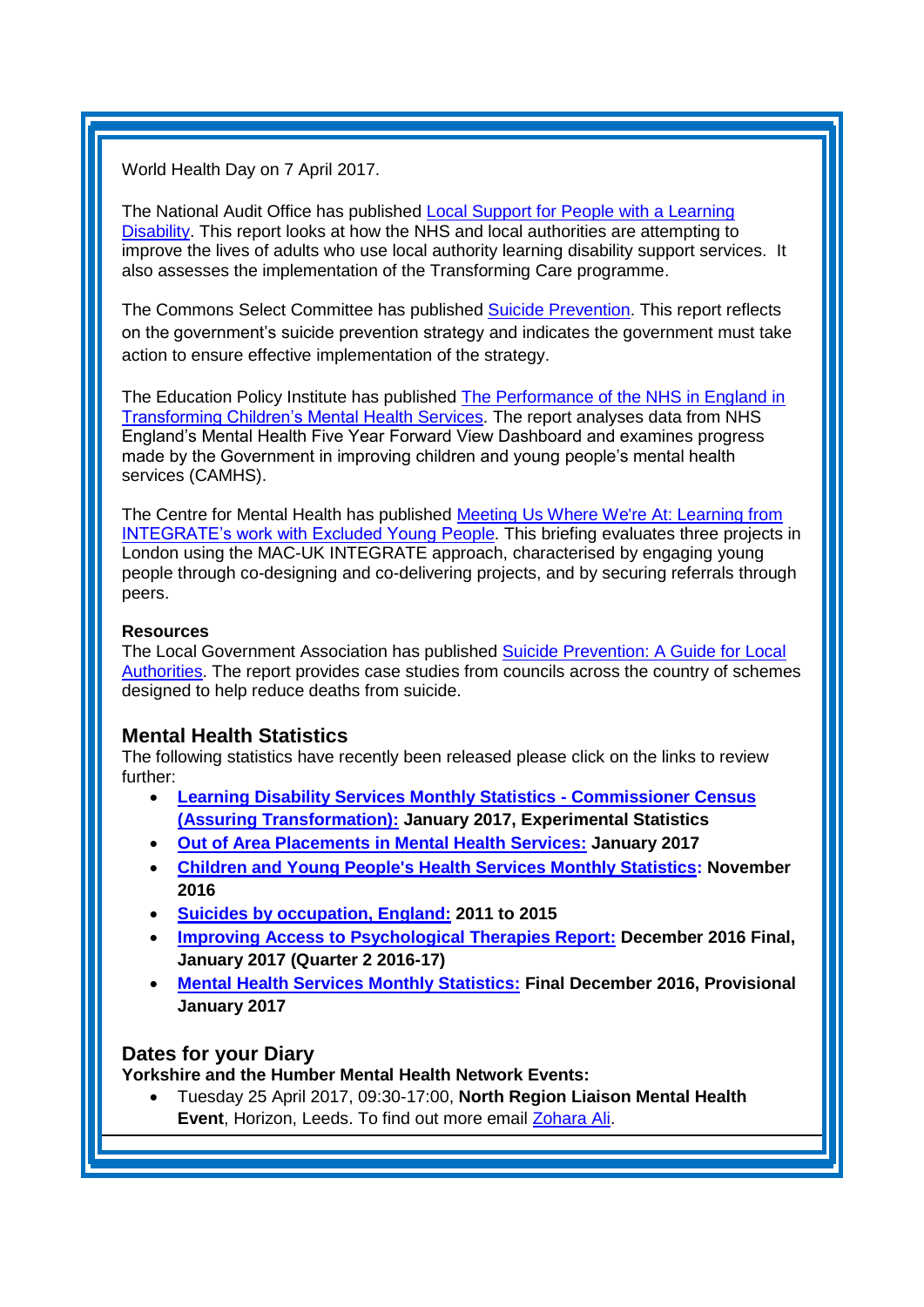- Tuesday 9 May 2017, **Yorkshire and the Humber Senior PWP Network**, Oxford Place Centre, Leeds. To book your place email [Sarah Wood.](mailto:sarah.wood1@nhs.net?subject=IAPT%20Providers%20Network)
- Wednesday 24 May 2017, 10:00-15:30, **Yorkshire and the Humber IAPT Providers Network**, Oxford Place Centre, Leeds. To book your place email [Sarah](mailto:sarah.wood1@nhs.net?subject=IAPT%20Providers%20Network)  [Wood.](mailto:sarah.wood1@nhs.net?subject=IAPT%20Providers%20Network)
- Thursday 22 June 2017, 10:00-16:00, **Older People in IAPT**, Hilton City, Leeds. To book your place click **[here](https://www.eventbrite.co.uk/e/older-people-in-iapt-tickets-32814442882)**.
- Thursday 29 June 2017, 13:30-16:30, **Yorkshire and the Humber EIP Network**, Hilton City, Leeds. To book your place email [Sarah Wood.](mailto:sarah.wood1@nhs.net?subject=IAPT%20Providers%20Network)

#### **Other Events:**

- Tuesday 28 March, 12:00–13:00, **Top Priorities for your Suicide Prevention Action Plan Webinar**. To book your place email [events@nspa.org.uk](mailto:events@nspa.org.uk)
- Monday 3rd April 2017, 09:00-16:30, **Identifying and Managing Depression in Primary Care – 3 Day Educational Programme**, The Durham Centre, Belmont, Durham. To book your place click [here.](https://www.eventbrite.co.uk/e/three-day-educational-programme-managing-and-identifying-depression-in-primary-care-registration-31925984479)
- Friday 7 April 2017, The World Health Organisation has announced [World Health](http://www.who.int/campaigns/world-health-day/2017/en/)  [Day 2017 will focus on depression](http://www.who.int/campaigns/world-health-day/2017/en/) - "**Depression: let's talk**".
- Monday 8 May 2017, 10:00-16:00, **Data Sharing Masterclass for Blue Light Services**, Radisson Blu Hotel Leeds. For further booking details email **Primal** [Kaur.](mailto:Primal.Kaur@phe.gov.uk)
- Thursday 25 May 2017, 12:30-16:45 (lunch provided), **Management of Treatment Resistant Schizophrenia**, The Met Hotel, Leeds. To book your place click [here.](http://www.andrewsimscentre.nhs.uk/events/650/management-of-treatment-resistant-schizophrenia-/) NB: There is a cost to attend this event.
- Tuesday 13 June 2017, 08:30-17:00, **PWP National Networking Forum**, King Power Stadium, Leicester. To book your place click [here.](http://www.iapt-nnf.co.uk/Home/ViewEvent/62?utm_source=SBK%20Healthcare&utm_medium=email&utm_campaign=7812213_PWP%202017%20call%20for%20speakers&dm_i=1SB0,4NFXX,NDG0NR,HCBR9,1#agenda) NB: There is a cost to attend this event.
- Wednesday 30 August Sunday 3 September 2017, **20th ISPS International Congress in the United Kingdom**, Liverpool (venue to be confirmed). To book your place click [here.](http://www.isps2017uk.org/)
- Wednesday 27 September 2017, 09:30-16:30, **Suicide Bereavement: Looking**